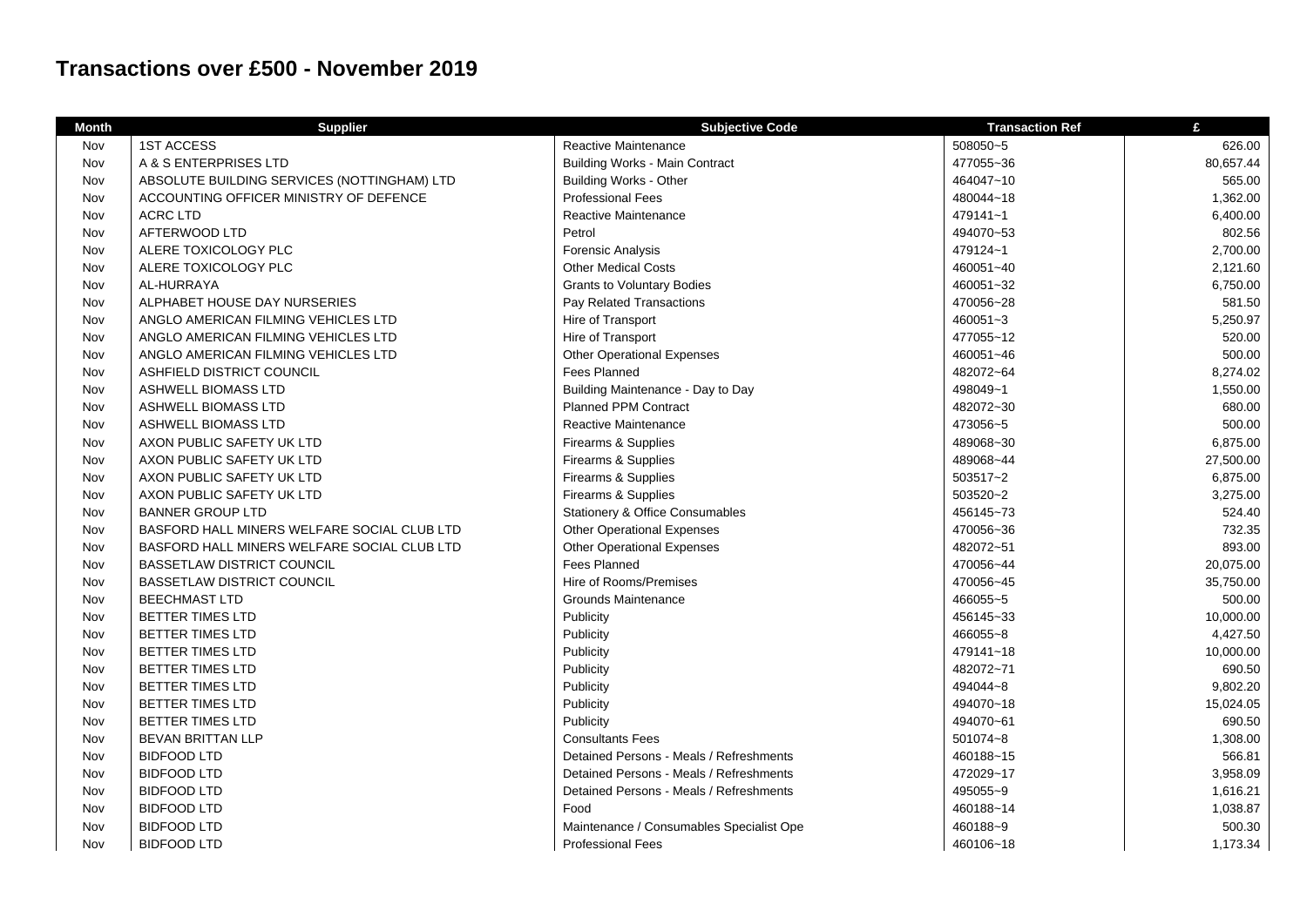| <b>Month</b> | <b>Supplier</b>                       | <b>Subjective Code</b>                   | <b>Transaction Ref</b> | £         |
|--------------|---------------------------------------|------------------------------------------|------------------------|-----------|
| Nov          | <b>BIDFOOD LTD</b>                    | <b>Specialist Equipment</b>              | 460188~7               | 1,595.60  |
| Nov          | <b>BNP PARIBAS REAL ESTATE</b>        | Rent                                     | 502050~1               | 9,048.95  |
| Nov          | <b>BRIONY BALLARD</b>                 | Legal Costs                              | 494070~24              | 5,614.01  |
| Nov          | BRITISH TELECOMMUNICATIONS PLC        | Airwave                                  | 456145~2               | 541.66    |
| Nov          | BRITISH TELECOMMUNICATIONS PLC        | Airwave                                  | 501052~1               | 26,304.87 |
| Nov          | <b>BRITISH TELECOMMUNICATIONS PLC</b> | <b>Network Services</b>                  | 466055~10              | 853.53    |
| Nov          | BRITISH TELECOMMUNICATIONS PLC        | <b>Network Services</b>                  | 495055~12              | 21,457.66 |
| Nov          | <b>BROOK STREET (UK) LTD</b>          | Agency / Temp Staff                      | 460051~33              | 1,523.43  |
| Nov          | <b>BROOK STREET (UK) LTD</b>          | Agency / Temp Staff                      | 460051~34              | 2,466.43  |
| Nov          | <b>BROOK STREET (UK) LTD</b>          | Agency / Temp Staff                      | 460051~35              | 579.92    |
| Nov          | <b>BROOK STREET (UK) LTD</b>          | Agency / Temp Staff                      | 460051~45              | 557.17    |
| Nov          | <b>BROOK STREET (UK) LTD</b>          | Agency / Temp Staff                      | 460051~55              | 783.29    |
| Nov          | <b>BROOK STREET (UK) LTD</b>          | Agency / Temp Staff                      | 460051~56              | 809.69    |
| Nov          | <b>BROOK STREET (UK) LTD</b>          | Agency / Temp Staff                      | 494070~47              | 586.71    |
| Nov          | <b>BROOK STREET (UK) LTD</b>          | Agency / Temp Staff                      | 510054~9               | 1,260.87  |
| Nov          | <b>BROXTOWE BOROUGH COUNCIL</b>       | Rent                                     | 464047~20              | 5,847.75  |
| Nov          | <b>BUDDILTD</b>                       | Maintenance / Consumables Specialist Ope | 501074~20              | 2,475.00  |
| Nov          | <b>BUYWORKS LTD</b>                   | <b>Consultants Fees</b>                  | 502053~1               | 5,500.00  |
| Nov          | CAPITA BUSINESS SERVICES LTD          | Air travel                               | 460106~31              | 2,021.42  |
| Nov          | CAPITA BUSINESS SERVICES LTD          | <b>Hotel Accommodation</b>               | 480044~10              | 749.83    |
| Nov          | CAPITA BUSINESS SERVICES LTD          | <b>Hotel Accommodation</b>               | 480044~30              | 2,240.81  |
| Nov          | CENTURY FIRE AND SECURITY LTD         | Reactive Maintenance                     | 466055~4               | 1,990.86  |
| Nov          | CENTURY FIRE AND SECURITY LTD         | Reactive Maintenance                     | 482072~10              | 1,241.96  |
| Nov          | CENTURY FIRE AND SECURITY LTD         | <b>Reactive Maintenance</b>              | 482072~39              | 913.00    |
| Nov          | CERTAS ENERGY UK LTD                  | Diesel                                   | 470056~21              | 15,279.50 |
| Nov          | <b>CERTAS ENERGY UK LTD</b>           | Diesel                                   | 470056~23              | 15,280.50 |
| Nov          | CERTAS ENERGY UK LTD                  | <b>Diesel</b>                            | 470056~37              | 8,149.02  |
| Nov          | <b>CERTAS ENERGY UK LTD</b>           | <b>Diesel</b>                            | 482072~33              | 12,217.20 |
| Nov          | CERTAS ENERGY UK LTD                  | <b>Diesel</b>                            | 501074~27              | 15,240.00 |
| Nov          | <b>CERTAS ENERGY UK LTD</b>           | Petrol                                   | 470056~41              | 7,999.00  |
| Nov          | CHILDCARE EAST MIDLANDS LLP           | Pay Related Transactions                 | 494070~35              | 1,735.00  |
| Nov          | <b>CHRISTINE CUTLAND</b>              | <b>Consultants Fees</b>                  | 501074~18              | 720.00    |
| Nov          | <b>CINTRA LTD</b>                     | Interpreters Fees & Translators Fees     | 480044~36              | 26,279.19 |
| Nov          | <b>CITY OF LONDON POLICE</b>          | <b>External Training Courses</b>         | 470056~35              | 1,375.00  |
| Nov          | <b>COLLEGE GARTH LTD</b>              | Police Dogs - Feed/kennelling/vets       | 482072~9               | 2,766.38  |
| Nov          | <b>COLLEGE OF POLICING</b>            | <b>External Training Courses</b>         | 466055~3               | 750.00    |
| Nov          | <b>COLLEGE OF POLICING</b>            | <b>External Training Courses</b>         | 501074~48              | 7,372.00  |
| Nov          | <b>COLLEGE OF POLICING</b>            | <b>External Training Courses</b>         | 508044~1               | 2,523.00  |
| Nov          | <b>COLLEGE OF POLICING</b>            | <b>Other Operational Expenses</b>        | 501074~44              | 834.25    |
| Nov          | CONNELL ASSOCIATES SOLICITORS         | <b>Short Term Provisions</b>             | 494070~39              | 3,300.00  |
| Nov          | <b>COONEEN AT WORK LTD</b>            | Clothing & Uniforms                      | 464047~31              | 3,041.66  |
| Nov          | <b>COONEEN AT WORK LTD</b>            | Clothing & Uniforms                      | 494070~40              | 32,000.00 |
| Nov          | COOPER PLANT TRANSPORT LTD            | <b>Building Works - Main Contract</b>    | 473056~52              | 12,701.00 |
| Nov          | CRAIGARD (SHERWOOD PARK) LTD          | <b>Fees Planned</b>                      | 505065~38              | 18,093.75 |
| Nov          | CROWN PET FOODS LTD                   | Police Dogs - Feed/kennelling/vets       | 456145~8               | 1,718.32  |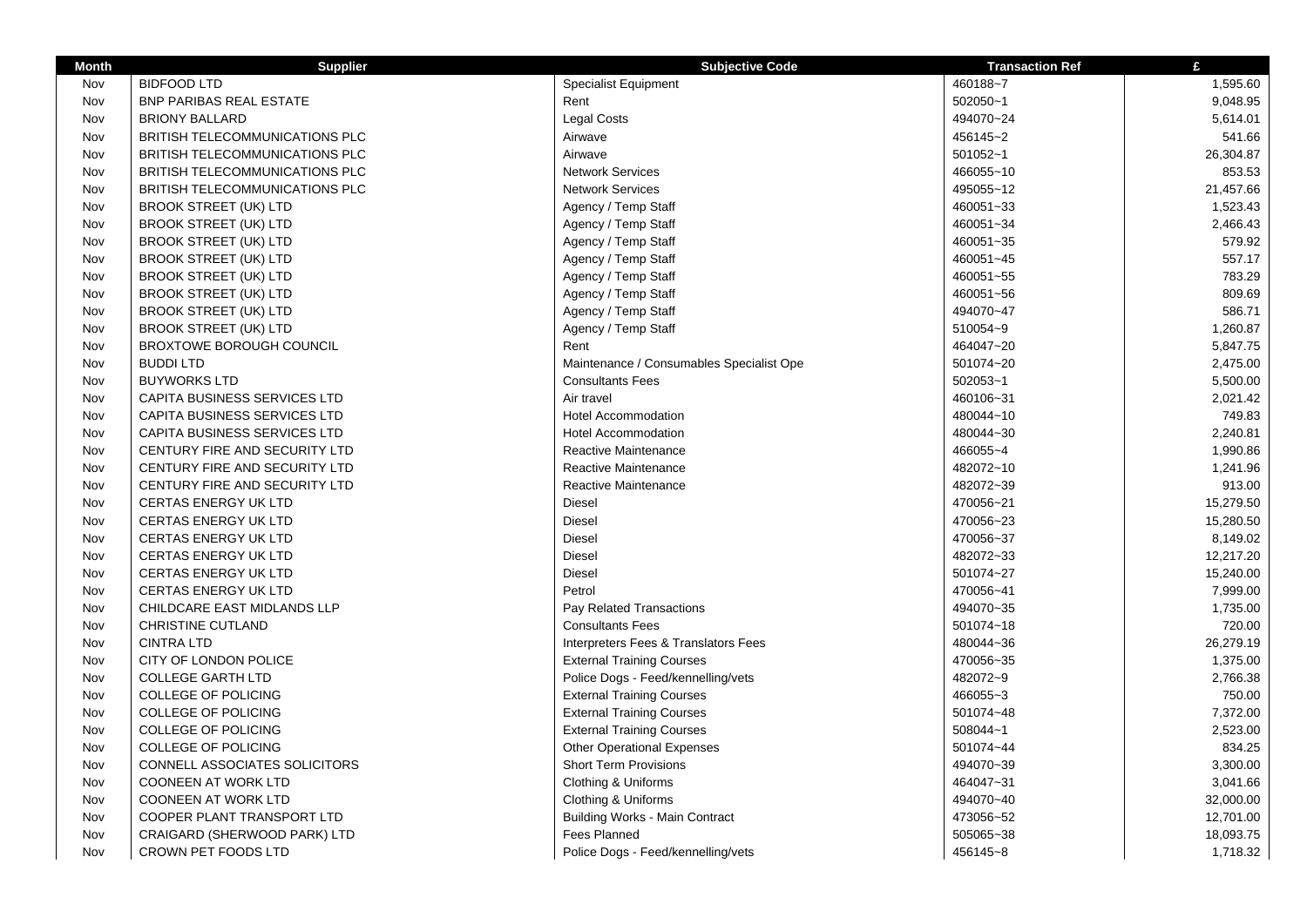| <b>Month</b> | <b>Supplier</b>                                | <b>Subjective Code</b>                   | <b>Transaction Ref</b> | £         |
|--------------|------------------------------------------------|------------------------------------------|------------------------|-----------|
| Nov          | <b>CRYPTOLOGY NOTTINGHAM LTD</b>               | Subscriptions                            | 495055~22              | 571.67    |
| Nov          | <b>CUBIC TRANSPORTATION SYSTEMS (ITMS) LTD</b> | <b>Specialist Equipment</b>              | 501074~35              | 2,359.40  |
| Nov          | <b>CVL SYSTEMS LTD</b>                         | <b>Building Works - Main Contract</b>    | 472029~47              | 1,090.00  |
| Nov          | <b>CVL SYSTEMS LTD</b>                         | <b>Planned Maintenance</b>               | 472029~16              | 3,011.13  |
| Nov          | <b>CYCLESCHEME LTD</b>                         | Salary Deductions - Cycle to Work Scheme | 479141~40              | 3,161.03  |
| Nov          | <b>D.TEC INTERNATIONAL LTD</b>                 | Maintenance / Consumables Specialist Ope | 497045~1               | 912.50    |
| Nov          | DATA PRO IT LTD                                | Hardware - purchase                      | 480044~44              | 4,030.00  |
| Nov          | DATA PRO IT LTD                                | Hardware - purchase                      | 480044~8               | 5,014.98  |
| Nov          | DATA PRO IT LTD                                | Hardware - purchase                      | 489068~47              | 1,204.00  |
| Nov          | DENISE NATHAN CONSULTANCY LTD                  | <b>Other Partnerships</b>                | 495055~16              | 3,995.00  |
| Nov          | DEPARTMENT FOR WORK AND PENSIONS               | Pay Related Transactions                 | 479141~74              | 524.99    |
| Nov          | DFP SERVICES LTD                               | <b>Building Works - Other</b>            | 501074~14              | 864.00    |
| Nov          | DFP SERVICES LTD                               | <b>Building Works - Other</b>            | 505065~9               | 864.00    |
| Nov          | DFP SERVICES LTD                               | <b>Planned PPM Contract</b>              | 460051~15              | 3,533.99  |
| Nov          | DFP SERVICES LTD                               | <b>Planned PPM Contract</b>              | 470056~18              | 664.93    |
| Nov          | DFP SERVICES LTD                               | <b>Planned PPM Contract</b>              | 473056~20              | 1,938.11  |
| Nov          | DFP SERVICES LTD                               | <b>Planned PPM Contract</b>              | 494070~48              | 2,673.76  |
| Nov          | DFP SERVICES LTD                               | <b>Planned PPM Contract</b>              | 501074~24              | 578.85    |
| Nov          | DFP SERVICES LTD                               | Reactive Maintenance                     | 460188~3               | 957.00    |
| Nov          | DFP SERVICES LTD                               | Reactive Maintenance                     | 482072~4               | 2,106.99  |
| Nov          | DFP SERVICES LTD                               | Reactive Maintenance                     | 489068~3               | 1,663.04  |
| Nov          | DFP SERVICES LTD                               | Reactive Maintenance                     | 501074~4               | 547.00    |
| Nov          | DILIGENCE INTERNATIONAL LLC                    | <b>Professional Fees</b>                 | 482072~3               | 750.00    |
| Nov          | DODS PARLIAMENTARY COMMUNICATIONS LTD          | <b>Other Operational Expenses</b>        | 479141~58              | 738.00    |
| Nov          | DPP LAW                                        | <b>Short Term Provisions</b>             | 510054~7               | 2,149.60  |
| Nov          | <b>EAST MIDLANDS RFCA</b>                      | Hire of Rooms/Premises                   | 482072~26              | 1,000.00  |
| Nov          | <b>EAST MIDLANDS RFCA</b>                      | Hire of Rooms/Premises                   | 482072~66              | 539.00    |
| Nov          | <b>EASTERN SHIRES PURCHASING ORGANISATION</b>  | Vehicles - Spares                        | 479141~82              | 729.30    |
| Nov          | <b>EASTWOOD TOWN COUNCIL</b>                   | Electricity                              | 489068~32              | 1,124.05  |
| Nov          | <b>EASTWOOD TOWN COUNCIL</b>                   | Rent                                     | 460188~39              | 5,091.50  |
| Nov          | <b>EASTWOOD TOWN COUNCIL</b>                   | Rent                                     | 482072~52              | 5,091.50  |
| Nov          | <b>EASY ANIMAL</b>                             | Police Dogs - Feed/kennelling/vets       | 479141~2               | 502.40    |
| Nov          | EDF ENERGY CUSTOMERS LTD                       | Electricity                              | 464047~19              | 2,709.10  |
| Nov          | EDF ENERGY CUSTOMERS LTD                       | Electricity                              | 464047~35              | 836.86    |
| Nov          | EDF ENERGY CUSTOMERS LTD                       | Electricity                              | 473056~15              | 81,269.27 |
| Nov          | <b>ENABLE SAFETY LTD</b>                       | <b>External Training Courses</b>         | 473056~44              | 800.00    |
| Nov          | ENTERPRISE RENT-A-CAR (UK) LTD                 | Hire of Transport                        | 456145~16              | 700.00    |
| Nov          | ENTERPRISE RENT-A-CAR (UK) LTD                 | Hire of Transport                        | 495044~1               | 1,389.93  |
| Nov          | ENTERPRISE RENT-A-CAR (UK) LTD                 | Hire of Transport                        | 495055~5               | 3,404.79  |
| Nov          | ENTERPRISE RENT-A-CAR (UK) LTD                 | Hire of Transport                        | 508050~12              | 589.40    |
| Nov          | <b>ENVIRONTEC LTD</b>                          | Fees - Other                             | 460188~47              | 5,450.00  |
| Nov          | <b>ENVIRONTEC LTD</b>                          | Fees - Other                             | 495055~13              | 5,000.00  |
| Nov          | <b>EPPERSTONE RIFLE RANGE</b>                  | <b>Fees Planned</b>                      | 489068~42              | 15,000.00 |
| Nov          | EVERYTHING EVERYWHERE LTD                      | Hardware - purchase                      | 456145~100             | 2,120.00  |
| Nov          | EVERYTHING EVERYWHERE LTD                      | Hardware - purchase                      | 477055~43              | 1,850.00  |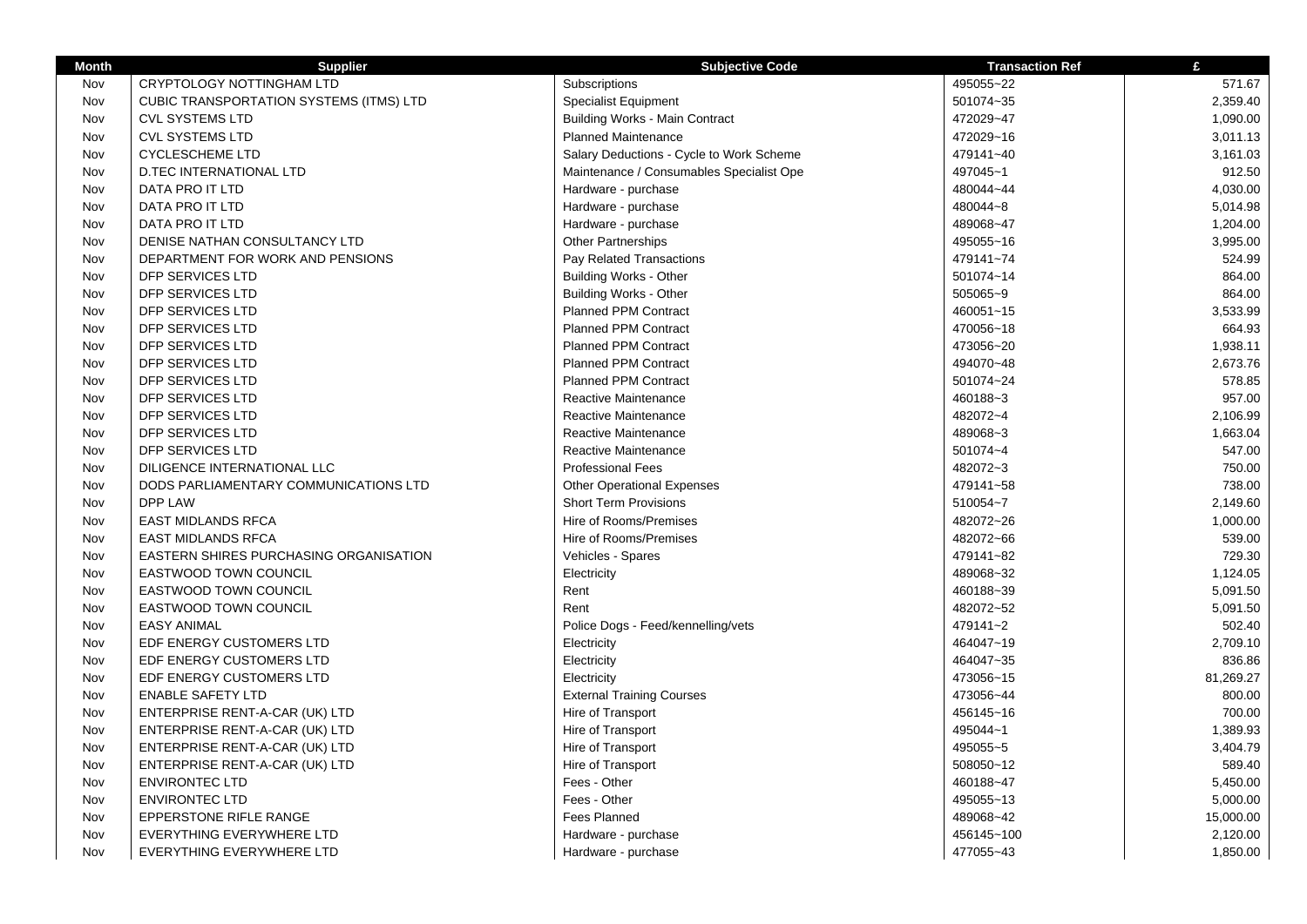| <b>Month</b> | <b>Supplier</b>                           | <b>Subjective Code</b>                | <b>Transaction Ref</b> | £            |
|--------------|-------------------------------------------|---------------------------------------|------------------------|--------------|
| Nov          | <b>EXPERIAN LTD</b>                       | Searches                              | 494070~30              | 870.33       |
| Nov          | <b>EXPERIAN LTD</b>                       | Searches                              | 494070~57              | 13,607.76    |
| Nov          | <b>EXPERIAN LTD</b>                       | Searches                              | 508050~71              | 4,387.18     |
| Nov          | <b>EXPERIAN LTD</b>                       | Subscriptions                         | 472029~32              | 8,022.48     |
| Nov          | <b>EYRE &amp; ELLISTON LTD</b>            | <b>Hazardous Waste</b>                | 470056~15              | 600.00       |
| Nov          | <b>F W THORPE PLC</b>                     | Furniture & Fittings                  | 489068~41              | 2,418.52     |
| Nov          | <b>FEARLESS YOUTH ASSOCIATION</b>         | <b>Grants to Voluntary Bodies</b>     | 460051~32              | 6,750.00     |
| Nov          | FISHER HARGREAVES PROCTOR LTD             | Service Charge                        | 495055~21              | 4,293.74     |
| Nov          | FORENSIC PSYCHOLOGY SERVICES LTD          | <b>Professional Fees</b>              | 470056~4               | 2,770.00     |
| Nov          | FORENSIC VIDEO SERVICES LTD               | <b>Other Operational Expenses</b>     | 501074~51              | 5,800.00     |
| Nov          | FORENSIC VIDEO SERVICES LTD               | <b>Other Partnerships</b>             | 460188~31              | 600.00       |
| Nov          | FRANCOTYP-POSTALIA LTD                    | Postage Costs                         | 498052~2               | 2,000.00     |
| Nov          | FRANCOTYP-POSTALIA LTD                    | Postage Costs                         | 501074~58              | 2,000.00     |
| Nov          | FRANCOTYP-POSTALIA LTD                    | Postage Costs                         | 503097~1               | 610.00       |
| Nov          | FWP PLUMBERS NOTTINGHAM LTD               | Reactive Maintenance                  | 489068~22              | 913.57       |
| Nov          | <b>GEO HANSON &amp; SONS HUCKNALL LTD</b> | <b>Building Works - Main Contract</b> | 482072~70              | 754.00       |
| Nov          | <b>GEO HANSON &amp; SONS HUCKNALL LTD</b> | <b>Planned Maintenance</b>            | 460188~6               | 1,996.82     |
| Nov          | <b>GIVE AS YOU EARN</b>                   | Pay Related Transactions              | 479141~42              | 1,026.00     |
| Nov          | <b>GIVE AS YOU EARN</b>                   | Pay Related Transactions              | 479141~43              | 9,929.40     |
| Nov          | <b>GIVE AS YOU EARN</b>                   | Pay Related Transactions              | 479141~44              | 903.36       |
| Nov          | GMB (MIDLANDS & EAST COAST)               | Pay Related Transactions              | 508050~49              | 2,666.31     |
| Nov          | <b>GMK LTD</b>                            | Firearms & Supplies                   | 479141~21              | 890.00       |
| Nov          | <b>GMK LTD</b>                            | Firearms & Supplies                   | 479141~61              | 3,900.00     |
| Nov          | <b>GO 2 TELECOM LTD</b>                   | Hardware - purchase                   | 456145~84              | 3,600.00     |
| Nov          | GOVNET COMMUNICATIONS                     | <b>Professional Fees</b>              | 456145~3               | 760.00       |
| Nov          | <b>GREGSONS SOLICITORS</b>                | <b>Short Term Provisions</b>          | 510054~7               | 3,634.20     |
| Nov          | <b>HAMPSONS RECOVERY</b>                  | <b>Vehicle Recovery Costs</b>         | 480044~23              | 36,128.50    |
| Nov          | HANDS FREE COMPUTING LTD                  | <b>External Training Courses</b>      | 466055~25              | 1,920.00     |
| Nov          | HANDS FREE COMPUTING LTD                  | Hardware - purchase                   | 456145~99              | 1,326.00     |
| Nov          | HANDS FREE COMPUTING LTD                  | <b>Tuition Fees</b>                   | 466055~21              | 960.00       |
| Nov          | HANDS FREE COMPUTING LTD                  | <b>Tuition Fees</b>                   | 473056~43              | 640.00       |
| Nov          | HANDS FREE COMPUTING LTD                  | <b>Tuition Fees</b>                   | 495055~23              | 880.00       |
| Nov          | HANSON ANIMAL DOCTOR LTD                  | Stray Animals (maintenance costs)     | 472029~28              | 1,007.15     |
| Nov          | <b>HARMLESS CIC</b>                       | <b>Internal Training Courses</b>      | 508044~4               | 5,360.00     |
| Nov          | <b>HCL TECHNOLOGIES UK LTD</b>            | <b>Systems Development</b>            | 472029~23              | 288,000.00   |
| Nov          | <b>HEALTHWORK LTD</b>                     | <b>Other Medical Costs</b>            | 482072~40              | 4,500.00     |
| Nov          | HILTON BODILL (CONSTRUCTION) LTD          | <b>Building Works - Main Contract</b> | 494070~3               | 14,060.00    |
| Nov          | HILTON BODILL (CONSTRUCTION) LTD          | <b>Planned Maintenance</b>            | 494070~10              | 2,415.00     |
| Nov          | HILTON BODILL (CONSTRUCTION) LTD          | <b>Planned Maintenance</b>            | 494070~8               | 500.00       |
| Nov          | HM REVENUE & CUSTOMS                      | Apprentice Levy                       | 464047~26              | 48,874.00    |
| Nov          | HM REVENUE & CUSTOMS                      | Pay Related Transactions              | 464047~27              | 1,043,368.62 |
| Nov          | HM REVENUE & CUSTOMS                      | Pay Related Transactions              | 464047~28              | 875,981.78   |
| Nov          | HM REVENUE & CUSTOMS                      | Pay Related Transactions              | 464047~29              | 28,533.00    |
| Nov          | HM REVENUE & CUSTOMS                      | Pay Related Transactions              | 464047~30              | 1,133,005.60 |
| Nov          | HOGG ROBINSON (TRAVEL) LTD                | <b>Hotel Accommodation</b>            | 472029~26              | 8,136.61     |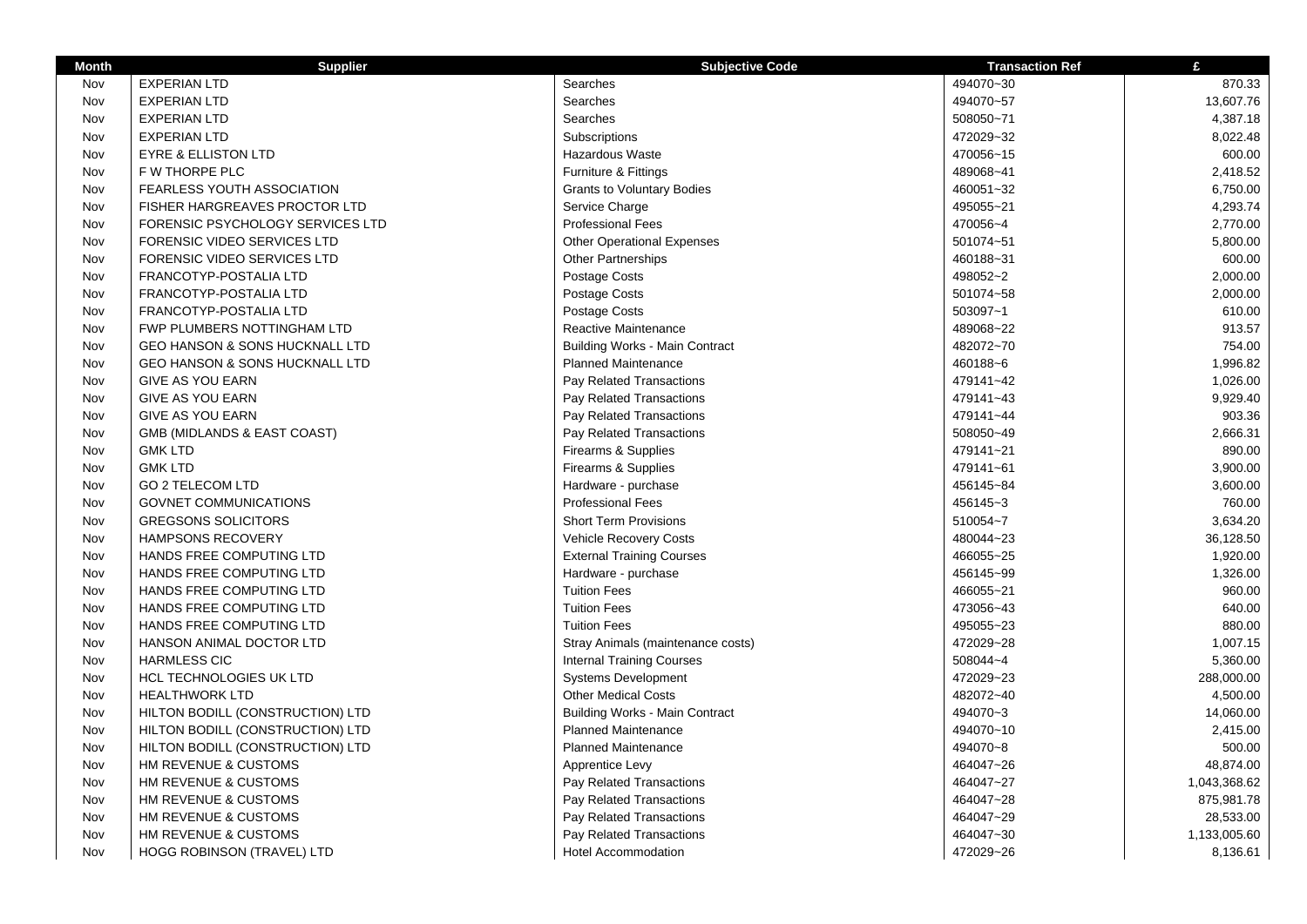| <b>Month</b> | <b>Supplier</b>                                  | <b>Subjective Code</b>                      | <b>Transaction Ref</b> | £          |
|--------------|--------------------------------------------------|---------------------------------------------|------------------------|------------|
| Nov          | HOME OFFICE                                      | <b>Electronic Forensics</b>                 | 456145~77              | 48,701.35  |
| Nov          | <b>HOME OFFICE</b>                               | <b>Electronic Forensics</b>                 | 477055~24              | 52,680.70  |
| Nov          | INSIDE OUT GROUP (EUROPE) LTD                    | Fees - Statutory                            | 460106~5               | 750.00     |
| Nov          | <b>IPH FIRE SOLUTIONS LTD</b>                    | <b>Building Works - Main Contract</b>       | 460051~22              | 35,641.50  |
| Nov          | <b>IRON MOUNTAIN (UK) PLC</b>                    | Storage                                     | 510054~10              | 2,922.10   |
| Nov          | ITM COMPONENTS LTD                               | <b>Building Works - Other</b>               | 473056~25              | 1,046.04   |
| Nov          | <b>IVANTI UK LTD</b>                             | <b>Systems Development</b>                  | 464047~13              | 47,000.00  |
| Nov          | <b>J K GUPTA</b>                                 | <b>Professional Fees</b>                    | 482072~3               | 4,400.00   |
| Nov          | <b>JACKSONS RECOVERY LTD</b>                     | Vehicle Recovery Costs                      | 480044~23              | 24,257.00  |
| Nov          | <b>JACKSONS RECOVERY LTD</b>                     | <b>Vehicle Recovery Costs</b>               | 505065~23              | 51,572.00  |
| Nov          | JENOPTIK TRAFFIC SOLUTIONS UK LTD                | Hardware - maintenance                      | 477055~15              | 1,016.00   |
| Nov          | <b>JOHN SMITH</b>                                | <b>External Training Courses</b>            | 482072~58              | 550.00     |
| Nov          | <b>JOHN SMITH</b>                                | <b>External Training Courses</b>            | 482072~63              | 550.00     |
| Nov          | JUNO WOMEN'S AID                                 | Other PA/ OPCC Grants                       | 501074~55              | 2,083.33   |
| Nov          | <b>JUST LEARNING NURSERIES LTD</b>               | Pay Related Transactions                    | 470056~28              | 636.00     |
| Nov          | KNIGHTSBRIDGE SOLICITORS LTD                     | <b>Short Term Provisions</b>                | 494070~39              | 15,881.27  |
| Nov          | KONICA MINOLTA BUSINESS SOLUTIONS (UK) LTD       | <b>Photocopier Machines - Running Costs</b> | 460051~18              | 5,084.29   |
| Nov          | <b>LABWASTE LTD</b>                              | <b>Hazardous Waste</b>                      | 464047~15              | 1,596.80   |
| Nov          | <b>LABWASTE LTD</b>                              | <b>Other Operational Expenses</b>           | 494070~17              | 823.00     |
| Nov          | <b>LINDUM GROUP</b>                              | <b>Building Works - Main Contract</b>       | 473056~3               | 73,508.37  |
| Nov          | <b>LYON EQUIPMENT LTD</b>                        | <b>External Training Courses</b>            | 472029~51              | 840.00     |
| Nov          | <b>MACOI LTD</b>                                 | Furniture                                   | 494070~6               | 706.51     |
| Nov          | <b>MAZARS LLP</b>                                | Internal Audit Fee                          | 460188~27              | 3,773.00   |
| Nov          | MITIE GROUP PLC                                  | Police Surgeons / Clinicians                | 489068~23              | 86,640.33  |
| Nov          | <b>MIVEN LTD</b>                                 | <b>Fees Planned</b>                         | 456145~60              | 88,910.21  |
| Nov          | <b>MIVEN LTD</b>                                 | Service Charge                              | 456145~15              | 3,489.13   |
| Nov          | MUTUAL VENTURES LTD                              | <b>Consultants Fees</b>                     | $502111 - 1$           | 15,478.90  |
| Nov          | MUTUAL VENTURES LTD                              | <b>Consultants Fees</b>                     | 505065~8               | 17,163.80  |
| Nov          | NATIONAL MONITORING                              | <b>CCTV</b>                                 | 477055~39              | 2,507.00   |
| Nov          | NATIONAL MONITORING                              | Covert Alarms, CCTV & Security Systems      | 479141~66              | 2,507.00   |
| Nov          | <b>NCC PENSION FUND</b>                          | Pay Related Transactions                    | 508050~57              | 401,973.97 |
| Nov          | <b>NCC PENSION FUND</b>                          | Pay Related Transactions                    | 508050~58              | 193,583.85 |
| Nov          | NO 1 COPPERPOT CREDIT UNION                      | Pay Related Transactions                    | 479141~51              | 23,343.59  |
| Nov          | NO 1 COPPERPOT CREDIT UNION                      | Pay Related Transactions                    | 508050~48              | 4,799.14   |
| Nov          | NOTTINGHAM CITY COUNCIL                          | Service Charge                              | 466055~24              | 32,550.00  |
| Nov          | NOTTINGHAM COACHES LTD                           | <b>External Training Courses</b>            | 494070~2               | 520.00     |
| Nov          | NOTTINGHAM COACHES LTD                           | <b>External Training Courses</b>            | 508050~4               | 1,125.00   |
| Nov          | NOTTINGHAM ICE CENTRE LTD                        | <b>Corporate Hospitality</b>                | 479141~83              | 630.00     |
| Nov          | NOTTINGHAM TRENT UNIVERSITY                      | <b>External Training Courses</b>            | 489068~37              | 2,100.00   |
| Nov          | NOTTINGHAMSHIRE COUNTY COUNCIL                   | Other PA/ OPCC Grants                       | 477055~40              | 70,200.25  |
| Nov          | NOTTINGHAMSHIRE COUNTY COUNCIL                   | Other PA/ OPCC Grants                       | 477055~41              | 126,903.60 |
| Nov          | NOTTINGHAMSHIRE COUNTY COUNCIL                   | <b>Pension Strain</b>                       | 508050~37              | 197,100.82 |
| Nov          | NOTTINGHAMSHIRE SEXUAL VIOLENCE SUPPORT SERVICES | Other PA/ OPCC Grants                       | 505065~39              | 21,000.00  |
| Nov          | NOTTINGHAMSHIRE SEXUAL VIOLENCE SUPPORT SERVICES | Other PA/ OPCC Grants                       | 510054~12              | 21,000.00  |
| Nov          | NOTTINGHAMSHIRE SEXUAL VIOLENCE SUPPORT SERVICES | Other PA/ OPCC Grants                       | 510054~4               | 29,377.50  |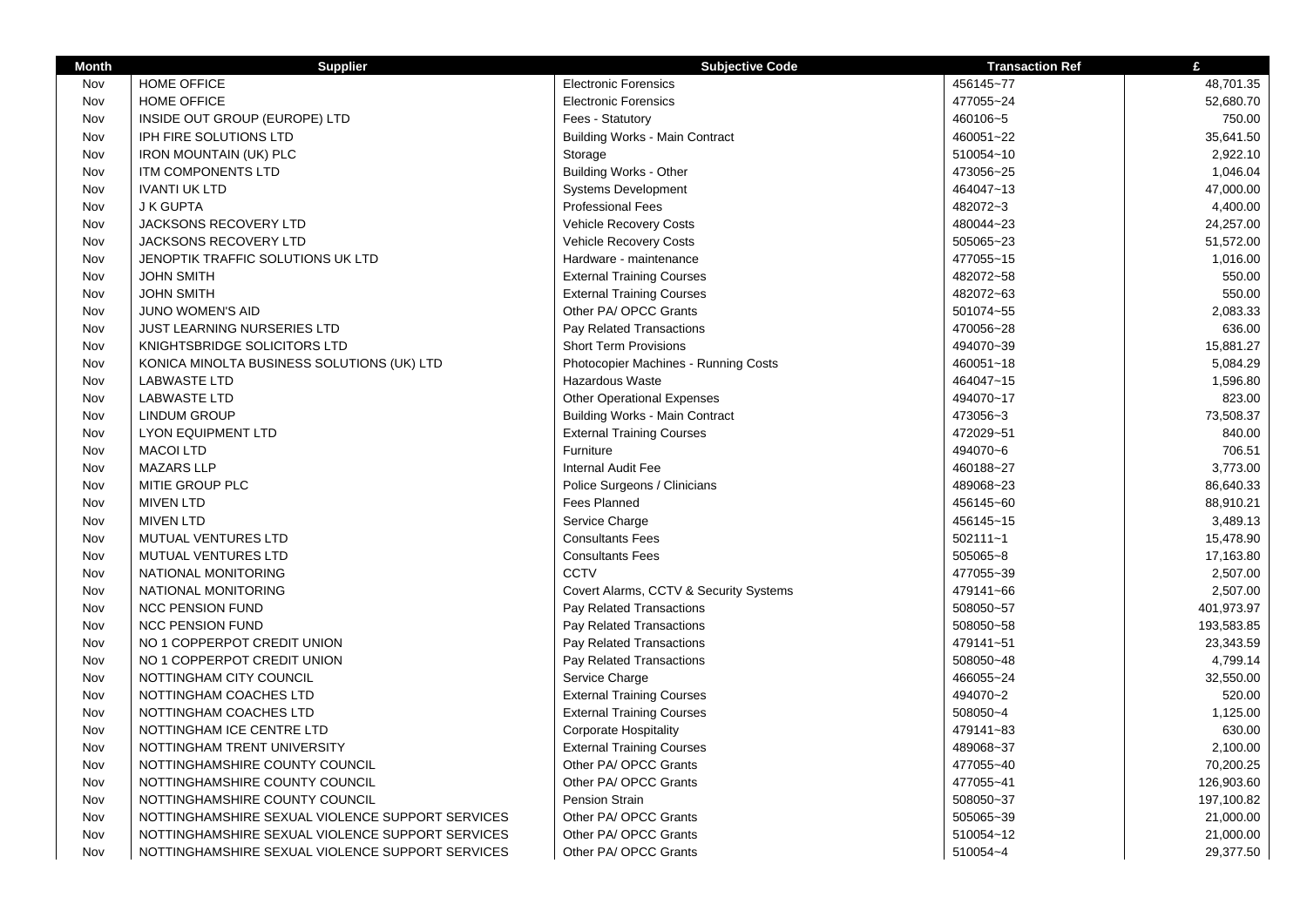| <b>Month</b> | <b>Supplier</b>                                       | <b>Subjective Code</b>             | <b>Transaction Ref</b> | £          |
|--------------|-------------------------------------------------------|------------------------------------|------------------------|------------|
| Nov          | NOTTS POLICE BENEVOLENT FUND                          | Pay Related Transactions           | 479141~48              | 3,811.50   |
| Nov          | NOTTS POLICE FEDERATION FUND                          | Pay Related Transactions           | 479141~46              | 36,690.15  |
| Nov          | NOTTS POLICE FEDERATION FUND                          | Pay Related Transactions           | 479141~47              | 45,006.80  |
| Nov          | NOTTS POLICE FEDERATION FUND                          | Pay Related Transactions           | 508050~45              | 2,192.50   |
| Nov          | NOTTS POLICE SPORTS & SOCIAL CLUB                     | Pay Related Transactions           | 479141~45              | 4,134.16   |
| Nov          | NOTTS POLICE SPORTS & SOCIAL CLUB                     | Pay Related Transactions           | 508050~44              | 1,040.22   |
| Nov          | OFFICE FURNITURE TEAM GB LTD                          | Furniture                          | 479141~78              | 3,432.00   |
| Nov          | OFFICE FURNITURE TEAM GB LTD                          | Furniture                          | 489068~6               | 5,285.50   |
| Nov          | ORBIS PROTECT LTD                                     | Damage to Property / Boarding Up   | 495055~27              | 653.57     |
| Nov          | PA CONSULTING SERVICES LTD                            | <b>External Training Courses</b>   | 466055~1               | 2,396.00   |
| Nov          | PERFECT CIRCLE JV LTD                                 | Fees - Statutory                   | 473056~18              | 8,044.94   |
| Nov          | PERFECT CIRCLE JV LTD                                 | Fees - Statutory                   | 477055~7               | 61,503.84  |
| Nov          | PERFECT CIRCLE JV LTD                                 | Fees - Statutory                   | 494044~2               | 1,601.00   |
| Nov          | PERFECT CIRCLE JV LTD                                 | Fees - Statutory                   | 495055~4               | 8,069.25   |
| Nov          | PERFECT CIRCLE JV LTD                                 | Fees - Statutory                   | 501074~6               | 617.00     |
| Nov          | PERFECT CIRCLE JV LTD                                 | Fees - Statutory                   | 503228~1               | 32,735.51  |
| Nov          | PERFECT CIRCLE JV LTD                                 | Fees - Statutory                   | 505044~2               | 67,289.84  |
| Nov          | PERFECT CIRCLE JV LTD                                 | <b>Fees Planned</b>                | 456145~88              | 585.57     |
| Nov          | PERSONNEL HYGIENE SERVICES LTD                        | <b>Hazardous Waste</b>             | 460051~9               | 1,138.25   |
| Nov          | PERSONNEL HYGIENE SERVICES LTD                        | Planned PPM Contract               | 460188~19              | 1,117.49   |
| Nov          | PFOA WELFARE SERVICES LTD                             | Counselling                        | 501074~41              | 9,083.34   |
| Nov          | POLICE AND CRIME COMMISSIONER FOR BEDFORDSHIRE        | <b>External Training Courses</b>   | 464047~8               | 1,000.00   |
| Nov          | POLICE AND CRIME COMMISSIONER FOR CHESHIRE            | <b>External Training Courses</b>   | 482072~55              | 5,875.00   |
| Nov          | POLICE AND CRIME COMMISSIONER FOR DERBYSHIRE          | <b>External Training Courses</b>   | 501074~10              | 875.00     |
| Nov          | POLICE AND CRIME COMMISSIONER FOR LEICESTERSHIRE      | <b>Electronic Forensics</b>        | 502137~3               | 3,000.00   |
| Nov          | POLICE AND CRIME COMMISSIONER FOR LEICESTERSHIRE      | <b>Other Partnerships</b>          | 477055~22              | 10,237.50  |
| Nov          | POLICE AND CRIME COMMISSIONER FOR LINCOLNSHIRE        | <b>External Training Courses</b>   | 456145~89              | 4,250.00   |
| Nov          | POLICE AND CRIME COMMISSIONER FOR NORTHAMPTONSHIRE    | <b>External Training Courses</b>   | 510054~3               | 1,800.00   |
| Nov          | POLICE AND CRIME COMMISSIONER FOR SOUTH YORKSHIRE     | Hire of Rooms/Premises             | 472029~50              | 1,950.00   |
| Nov          | POLICE AND CRIME COMMISSIONER FOR WEST MIDLANDS       | <b>Forensic Analysis</b>           | 489193~2               | 79,044.00  |
| Nov          | POLICE AND CRIME COMMISSIONER FOR WEST YORKSHIRE      | <b>Collaboration service</b>       | 464047~16              | 149,361.00 |
| Nov          | POLICE AND CRIME COMMISSIONER FOR WEST YORKSHIRE      | <b>Other Partnerships</b>          | 460051~14              | 10,947.19  |
| Nov          | POLICE MUTUAL ASSURANCE SOCIETY                       | Pay Related Transactions           | 479141~49              | 60,316.88  |
| Nov          | POLICE MUTUAL ASSURANCE SOCIETY                       | Pay Related Transactions           | 508050~46              | 5,219.15   |
| Nov          | POLICE SUPERINTENDENTS ASSOCIATION OF ENGLAND & WALES | Conference & Seminar Fees          | 501074~37              | 650.00     |
| Nov          | POLICE SUPERINTENDENTS ASSOCIATION OF ENGLAND & WALES | Conference & Seminar Fees          | 501074~46              | 650.00     |
| Nov          | PREMIER PETS HOTEL                                    | Police Dogs - Feed/kennelling/vets | 489068~4               | 2,260.35   |
| Nov          | PRO TECT SAFETY SIGNS                                 | Vehicles - Spares                  | 479141~12              | 1,022.50   |
| Nov          | PROACTIS LTD                                          | Subscriptions                      | 494070~42              | 29,968.00  |
| Nov          | PROFESSIONAL DATA MANAGEMENT SERVICES LTD             | Other PA/ OPCC Grants              | 460051~20              | 2,917.00   |
| Nov          | PRUDENTIAL                                            | Pay Related Transactions           | 508050~51              | 6,019.86   |
| Nov          | QA LTD                                                | Other IT Costs                     | 505065~36              | 7,824.00   |
| Nov          | RAINWORTH VILLAGE HALL                                | Hire of Rooms/Premises             | 506050~2               | 2,860.00   |
| Nov          | <b>RAW2K LTD</b>                                      | <b>Vehicle Recovery Costs</b>      | 477055~25              | 4,240.00   |
| Nov          | REED SPECIALIST RECRUITMENT LTD                       | Agency / Temp Staff                | 482072~47              | 2,095.00   |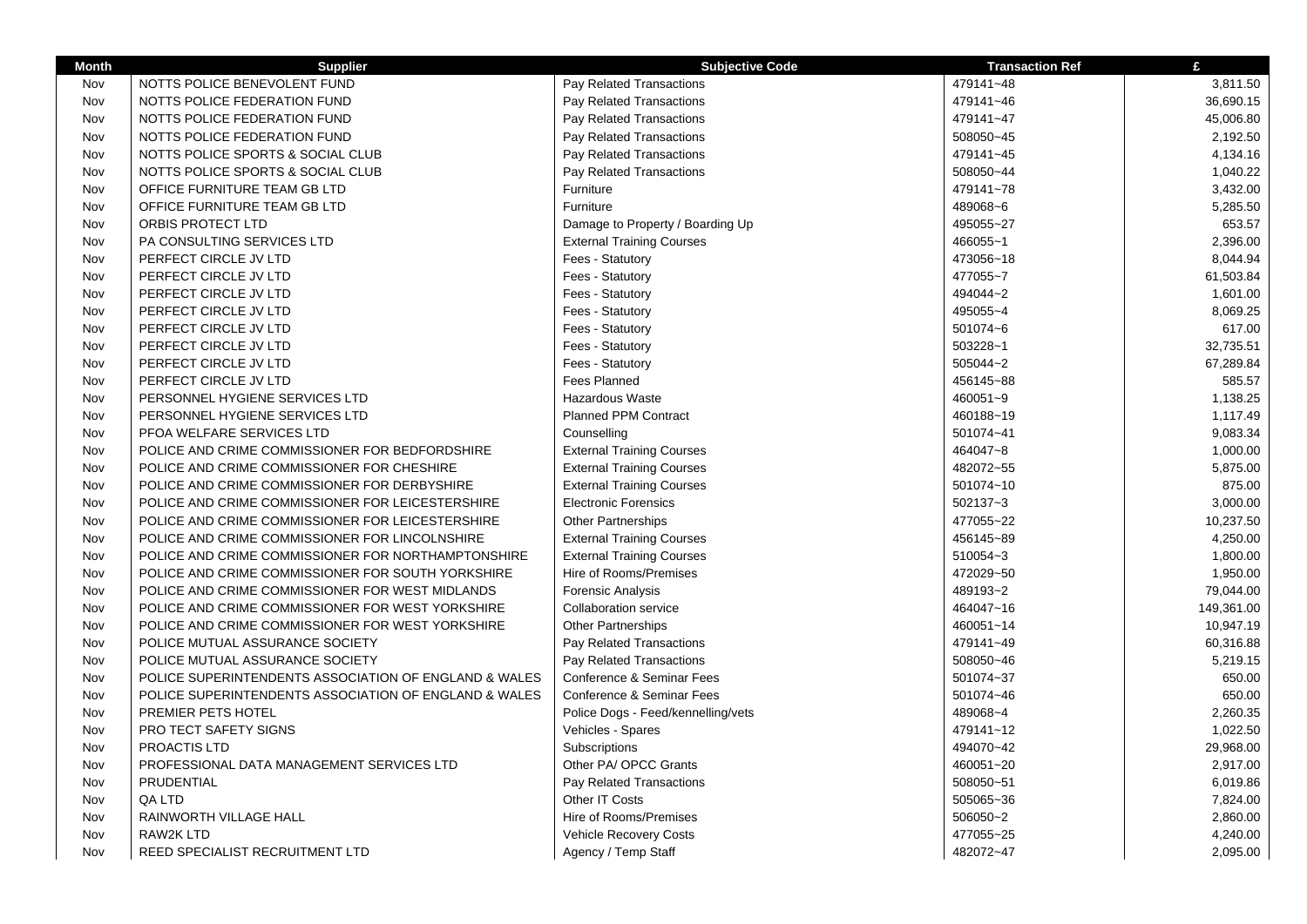| <b>Month</b> | <b>Supplier</b>                                 | <b>Subjective Code</b>                | <b>Transaction Ref</b> | £          |
|--------------|-------------------------------------------------|---------------------------------------|------------------------|------------|
| Nov          | REED SPECIALIST RECRUITMENT LTD                 | Agency / Temp Staff                   | 489068~26              | 2,095.00   |
| Nov          | REED SPECIALIST RECRUITMENT LTD                 | Agency / Temp Staff                   | 506052~1               | 2,095.00   |
| Nov          | RELIANCE HIGH TECH LTD                          | <b>Annual Servicing</b>               | 480044~19              | 2,093.69   |
| Nov          | RELIANCE HIGH TECH LTD                          | <b>Building Works - Main Contract</b> | 456145~52              | 3,646.60   |
| Nov          | RELIANCE HIGH TECH LTD                          | <b>Building Works - Other</b>         | 456145~24              | 1,880.80   |
| Nov          | RELIANCE HIGH TECH LTD                          | <b>Planned PPM Contract</b>           | 456145~5               | 2,240.10   |
| Nov          | RELIANCE HIGH TECH LTD                          | <b>Planned PPM Contract</b>           | 477055~3               | 553.00     |
| Nov          | RELIANCE HIGH TECH LTD                          | Reactive Maintenance                  | 456145~10              | 1,101.40   |
| Nov          | RELIANCE HIGH TECH LTD                          | Reactive Maintenance                  | 456145~4               | 1,158.64   |
| Nov          | <b>RELIANCE HIGH TECH LTD</b>                   | Reactive Maintenance                  | 456145~9               | 4,094.50   |
| Nov          | RELIANCE HIGH TECH LTD                          | Reactive Maintenance                  | 472029~2               | 517.50     |
| Nov          | RELIANCE HIGH TECH LTD                          | Reactive Maintenance                  | 472029~3               | 555.00     |
| Nov          | RELIANCE HIGH TECH LTD                          | Reactive Maintenance                  | 477055~5               | 697.45     |
| Nov          | RELIANCE HIGH TECH LTD                          | Reactive Maintenance                  | 477055~6               | 880.60     |
| Nov          | RH FOOD SOLUTIONS LTD                           | <b>Contract Catering</b>              | 508050~27              | 850.00     |
| Nov          | RICHFORD MOTOR SERVICES LTD                     | Vehicle Recovery Costs                | 480044~23              | 112,648.00 |
| Nov          | <b>RICOH UK LTD</b>                             | <b>Building Works - Other</b>         | 466055~11              | 1,964.00   |
| Nov          | <b>RICOH UK LTD</b>                             | Photocopier Machines - Running Costs  | 501052~5               | 8,285.49   |
| Nov          | <b>ROBERT NEWHAM</b>                            | <b>Other Operational Expenses</b>     | 460106~21              | 1,100.00   |
| Nov          | ROYAL MAIL GROUP PLC                            | Postage Costs                         | 456145~47              | 2,295.37   |
| Nov          | ROYAL MAIL GROUP PLC                            | Postage Costs                         | 460106~17              | 2,479.90   |
| Nov          | ROYAL MAIL GROUP PLC                            | Postage Costs                         | 473056~24              | 3,251.59   |
| Nov          | ROYAL MAIL GROUP PLC                            | Postage Costs                         | 477055~21              | 3,114.42   |
| Nov          | ROYAL MAIL GROUP PLC                            | Postage Costs                         | 494070~28              | 3,165.50   |
| Nov          | RUSHCLIFFE BOROUGH COUNCIL                      | <b>Professional Fees</b>              | 456145~56              | 9,456.00   |
| Nov          | SAAB AB                                         | Hardware                              | 502097~1               | 80,528.77  |
| Nov          | SCOTTISH COURT & TRIBUNALS SERVICE              | Miscellaneous Income                  | 472029~57              | 600.00     |
| Nov          | <b>SECOND ELEMENT LTD</b>                       | <b>Annual Servicing</b>               | 508050~31              | 3,979.00   |
| Nov          | <b>SECURITY PLUS LTD</b>                        | <b>Other Operational Expenses</b>     | 494070~17              | 515.00     |
| Nov          | SERENDIPITYS NURSERY                            | Pay Related Transactions              | 470056~28              | 814.17     |
| Nov          | <b>SG WORLD LTD</b>                             | Stationery & Office Consumables       | 456145~13              | 700.50     |
| Nov          | <b>SHRED STATION LTD</b>                        | <b>Confidential Waste</b>             | 460188~26              | 1,393.00   |
| Nov          | SLATER ELECTRICAL SERVICES LTD                  | Fees - Statutory                      | 460106~5               | 6,087.17   |
| Nov          | SLATER ELECTRICAL SERVICES LTD                  | Fees - Statutory                      | 494070~7               | 1,976.08   |
| Nov          | SLATER ELECTRICAL SERVICES LTD                  | Hardware - maintenance                | 482072~22              | 952.00     |
| Nov          | SLATER ELECTRICAL SERVICES LTD                  | Reactive Maintenance                  | 482072~4               | 736.40     |
| Nov          | SLATER ELECTRICAL SERVICES LTD                  | <b>Reactive Maintenance</b>           | 494070~4               | 597.94     |
| Nov          | SLATER ELECTRICAL SERVICES LTD                  | Reactive Maintenance                  | 505065~19              | 622.12     |
| Nov          | SMARTDESK SYSTEMS LTD T/A TGS SERVICES (UK) LTD | Systems Development                   | 482072~28              | 781.53     |
| Nov          | SOFTWARE BOX LTD                                | <b>Consultants Fees</b>               | 473056~56              | 1,974.49   |
| Nov          | SOFTWARE BOX LTD                                | Hardware - purchase                   | 501074~57              | 4,232.70   |
| Nov          | SOLO SERVICE GROUP LTD                          | <b>Contract Cleaning</b>              | 460106~19              | 45,017.21  |
| Nov          | STARTRAQ (UK) LTD                               | Licence Fees                          | 482072~38              | 6,736.00   |
| Nov          | STARTRAQ (UK) LTD                               | Software Licences                     | 480044~20              | 2,554.13   |
| Nov          | <b>TACTICAL HAZMAT LTD</b>                      | <b>Other Operational Expenses</b>     | 477055~44              | 1,500.00   |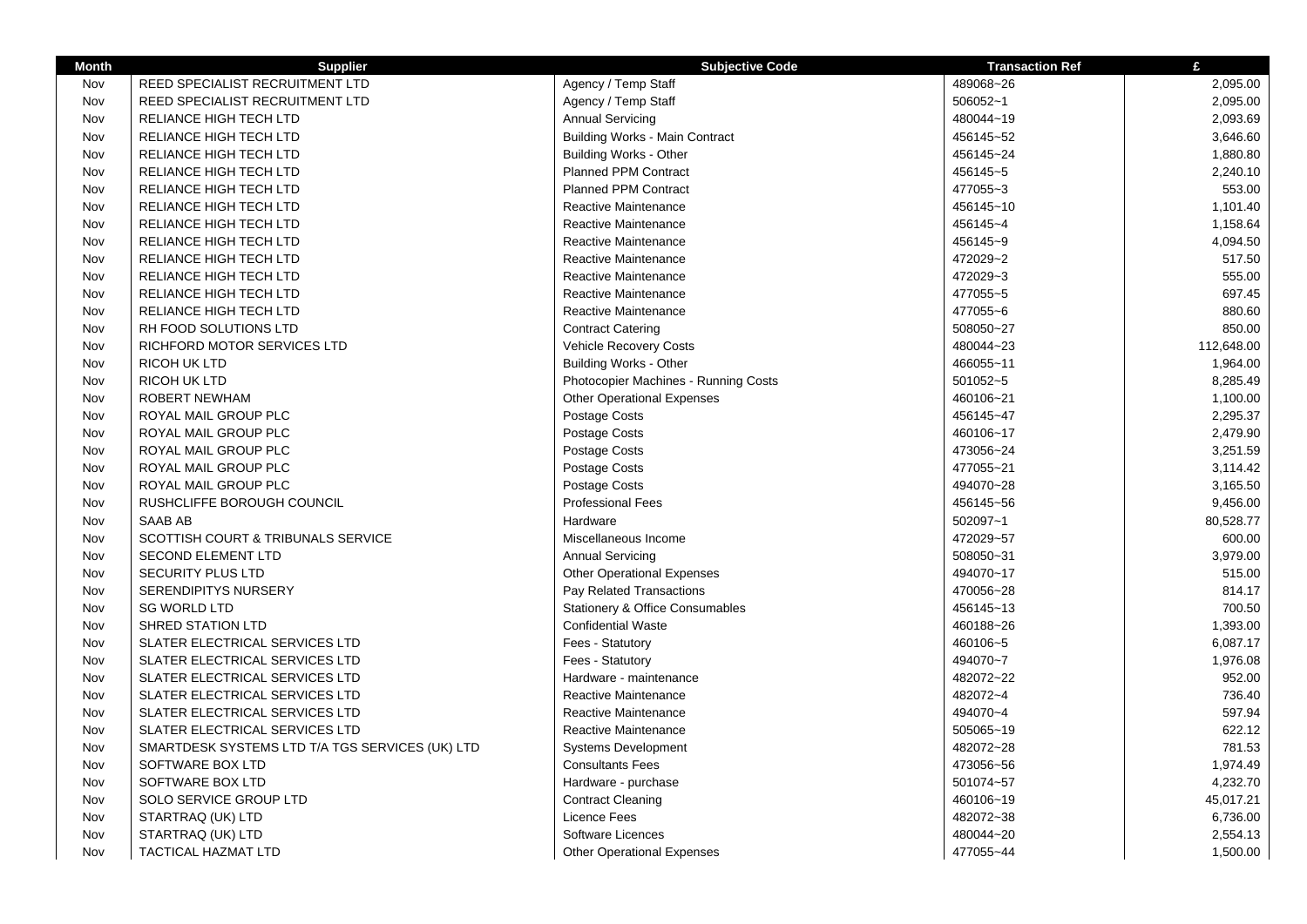| <b>Month</b> | <b>Supplier</b>                         | <b>Subjective Code</b>                   | <b>Transaction Ref</b> | £         |
|--------------|-----------------------------------------|------------------------------------------|------------------------|-----------|
| Nov          | <b>TAILORED IMAGE LTD</b>               | Clothing & Uniforms                      | 477055~30              | 629.85    |
| Nov          | TELEPHONE TECHNOLOGY LTD                | Mobile Phone Call Charges & Contract Cos | 480044~9               | 1,586.40  |
| Nov          | THE APPROPRIATE ADULT SERVICE LTD       | Witness Expenses                         | 480044~38              | 3,439.99  |
| Nov          | THE INSPIRE AND ACHIEVE FOUNDATION      | <b>Grants to Voluntary Bodies</b>        | 460051~32              | 5,500.00  |
| Nov          | THE INSTITUTE OF LICENSING (EVENTS) LTD | Subscriptions                            | 489068~45              | 1,200.00  |
| Nov          | THE INVESTIGATOR                        | <b>Conference &amp; Seminar Fees</b>     | 508050~63              | 887.00    |
| Nov          | THE INVESTIGATOR                        | <b>External Training Courses</b>         | 505065~34              | 941.48    |
| Nov          | THE ORANGE TREE DAY NURSERY             | Pay Related Transactions                 | 470056~28              | 1,127.00  |
| Nov          | THEBIGWORD GROUP                        | Interpreters Fees & Translators Fees     | 464047~25              | 2,603.00  |
| Nov          | <b>TRADITION (UK) LTD</b>               | Brokers & Claim Handling Fees            | 460106~30              | 3,593.42  |
| Nov          | <b>TRAINLINE.COM LTD</b>                | <b>Train Fares</b>                       | 460051~43              | 6,157.50  |
| Nov          | TREBLE 5 TREBLE 1 LTD                   | <b>Other Partnerships</b>                | 477055~22              | 8,400.25  |
| Nov          | <b>UNISON</b>                           | Pay Related Transactions                 | 508050~50              | 6,257.69  |
| Nov          | VAUXHALL MOTORS LTD                     | General Creditors - Revenue              | 472029~5               | 65,285.76 |
| Nov          | VAUXHALL MOTORS LTD                     | General Creditors - Revenue              | 480044~4               | 65,315.76 |
| Nov          | VAUXHALL MOTORS LTD                     | General Creditors - Revenue              | 508050~8               | 43,543.84 |
| Nov          | <b>VENSON AUTOMOTIVE SOLUTIONS LTD</b>  | Venson PPM                               | 472029~44              | 10,589.86 |
| Nov          | VIA EAST MIDLANDS LTD                   | Other Partnerships                       | 472029~54              | 26,900.00 |
| Nov          | <b>VIRGIN MEDIA BUSINESS LTD</b>        | Mobile Phone Call Charges & Contract Cos | 503052~1               | 5,612.20  |
| Nov          | VIRGIN MEDIA BUSINESS LTD               | <b>Network Services</b>                  | 482072~34              | 889.25    |
| Nov          | <b>VIRGIN MEDIA BUSINESS LTD</b>        | Telephony                                | 473056~26              | 577.76    |
| Nov          | <b>VODAFONE</b>                         | Mobile Phone Call Charges & Contract Cos | 460106~9               | 567.50    |
| Nov          | <b>VODAFONE</b>                         | Mobile Phone Call Charges & Contract Cos | 473056~12              | 1,117.54  |
| Nov          | <b>VODAFONE</b>                         | Mobile Phone Call Charges & Contract Cos | 482072~19              | 3,724.20  |
| Nov          | <b>VODAFONE</b>                         | <b>Network Services</b>                  | 508050~25              | 2,242.00  |
| Nov          | <b>VODAFONE</b>                         | <b>PNC Costs</b>                         | 460106~29              | 2,501.00  |
| Nov          | <b>VODAFONE</b>                         | <b>PNC Costs</b>                         | 473056~41              | 15,231.84 |
| Nov          | <b>VODAFONE</b>                         | <b>PNC Costs</b>                         | 482072~57              | 1,826.67  |
| Nov          | <b>VOLKSWAGEN GROUP (UK) LTD</b>        | General Creditors - Revenue              | 482072~12              | 39,612.52 |
| Nov          | WA PRODUCTS (UK) LTD T/A SCENESAFE      | Local Partnership Funding                | 473056~58              | 795.34    |
| Nov          | WA PRODUCTS (UK) LTD T/A SCENESAFE      | Maintenance / Consumables Specialist Ope | 460051~6               | 2,565.50  |
| Nov          | WA PRODUCTS (UK) LTD T/A SCENESAFE      | <b>Other Operational Expenses</b>        | 494070~59              | 983.95    |
| Nov          | WA PRODUCTS (UK) LTD T/A SCENESAFE      | <b>Other Operational Expenses</b>        | 508050~24              | 529.33    |
| Nov          | WA PRODUCTS (UK) LTD T/A SCENESAFE      | <b>Specialist Equipment</b>              | 473056~9               | 522.92    |
| Nov          | WA PRODUCTS (UK) LTD T/A SCENESAFE      | <b>Specialist Equipment</b>              | 508050~21              | 682.48    |
| Nov          | WA PRODUCTS (UK) LTD T/A SCENESAFE      | Subscriptions                            | 473056~57              | 1,959.32  |
| Nov          | <b>WARSOP SPORTING LTD</b>              | Hire of Rooms/Premises                   | 470056~40              | 1,170.00  |
| Nov          | WB POWER SERVICES LTD                   | <b>Planned PPM Contract</b>              | 482072~31              | 1,914.02  |
| Nov          | WB POWER SERVICES LTD                   | <b>Planned PPM Contract</b>              | 489068~15              | 910.00    |
| Nov          | WB POWER SERVICES LTD                   | <b>Planned PPM Contract</b>              | 501074~3               | 590.00    |
| Nov          | <b>WEEDFREE LANDSCAPES LTD</b>          | Grounds Maintenance                      | 460188~42              | 600.00    |
| Nov          | WEEDFREE LANDSCAPES LTD                 | Grounds Maintenance                      | 482072~27              | 800.00    |
| Nov          | <b>WEIGHTMANS</b>                       | <b>Short Term Provisions</b>             | 472029~42              | 5,235.00  |
| Nov          | WHITTAN INDUSTRIAL LTD                  | <b>Planned Maintenance</b>               | 480044~7               | 500.00    |
| Nov          | <b>WHITTAN INDUSTRIAL LTD</b>           | <b>Planned Maintenance</b>               | 503470~1               | 500.00    |